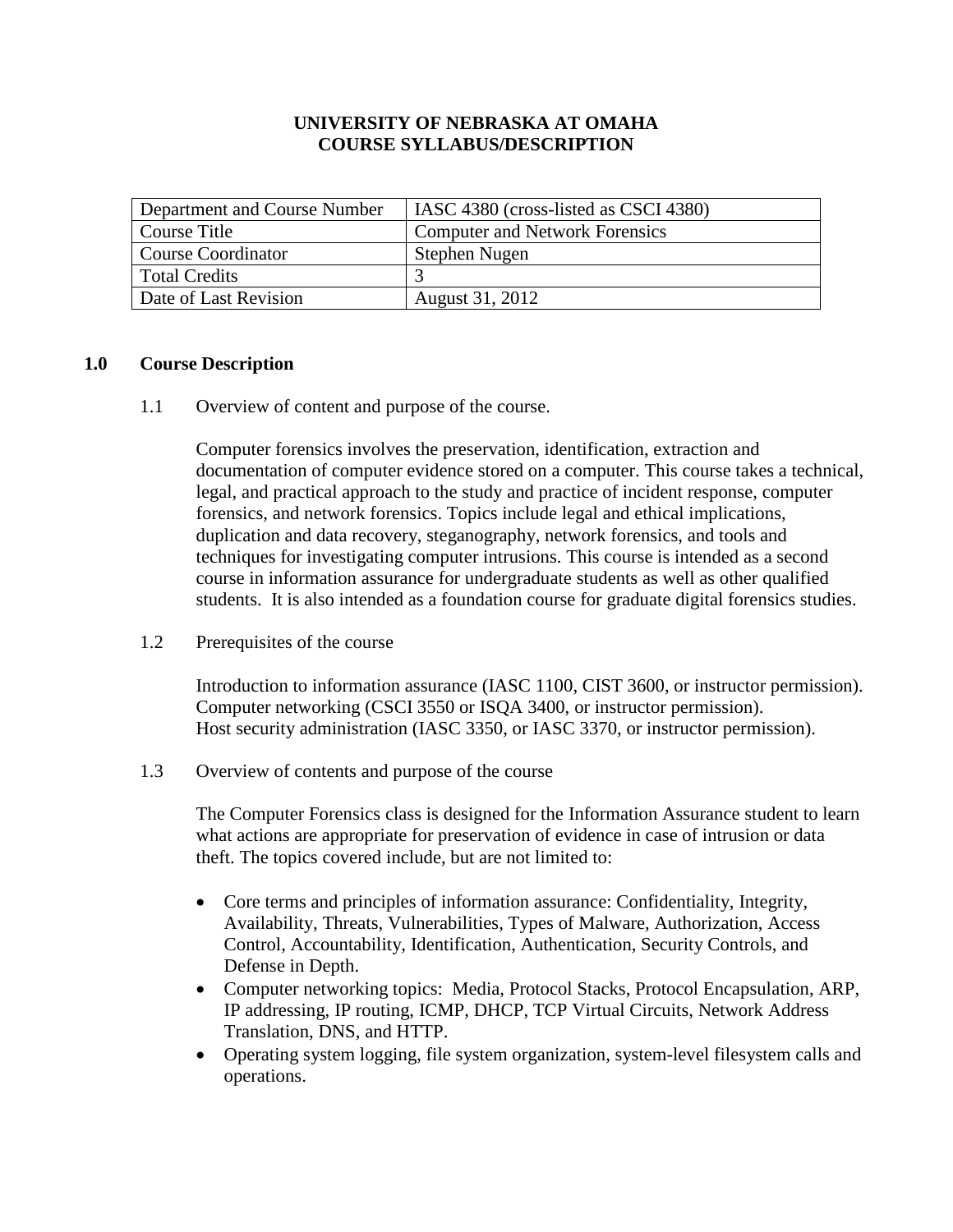- Database operations and organization, security relative to externally facing database interfaces. Understand the context and motivation for incident response and computer/network forensics.
- Understand and demonstrate how to acquire and initially analyze volatile and persistent evidence from Windows and Unix host operating systems.
- Understand and partially demonstrate how to acquire and analyze network based evidence.
- Identify tradeoffs between different methods for evidence acquisition and analysis.
- Discover and explain errors in evidence acquisition and analysis.
- Demonstrate the ability for independent learning in this area by preparing, presenting, and defending a discussion on some aspect of computer/network forensics not covered by class lectures.
- 1.4 Unusual circumstances of the course.

None

## **2.0 Course Justification Information**

2.1 Anticipated audience / demand.

This course is required for all Information Assurance undergraduates. It is anticipated that some CS and MIS undergraduates perusing an IA concentration in their major may also take this course as an elective.

2.2 How often the course will be offered and anticipated enrollment.

The anticipated schedule is to offer this class once yearly in the Spring semester. With the current IA enrollment for undergraduate at approximately 100 students, and ¼ nearing graduation at any time, we anticipate a typical class size of approximately 25 students.

2.3 If it is a significant change to an existing course please explain why it is needed

It is not a significant change to an existing course.

## **3.0 Objective Information**

This course is not a part of the general education curriculum.

Here is a list of performance objectives stated in a student's perspective.

• Identify appropriate level of data breech in a computer system so that appropriate actions can be taken.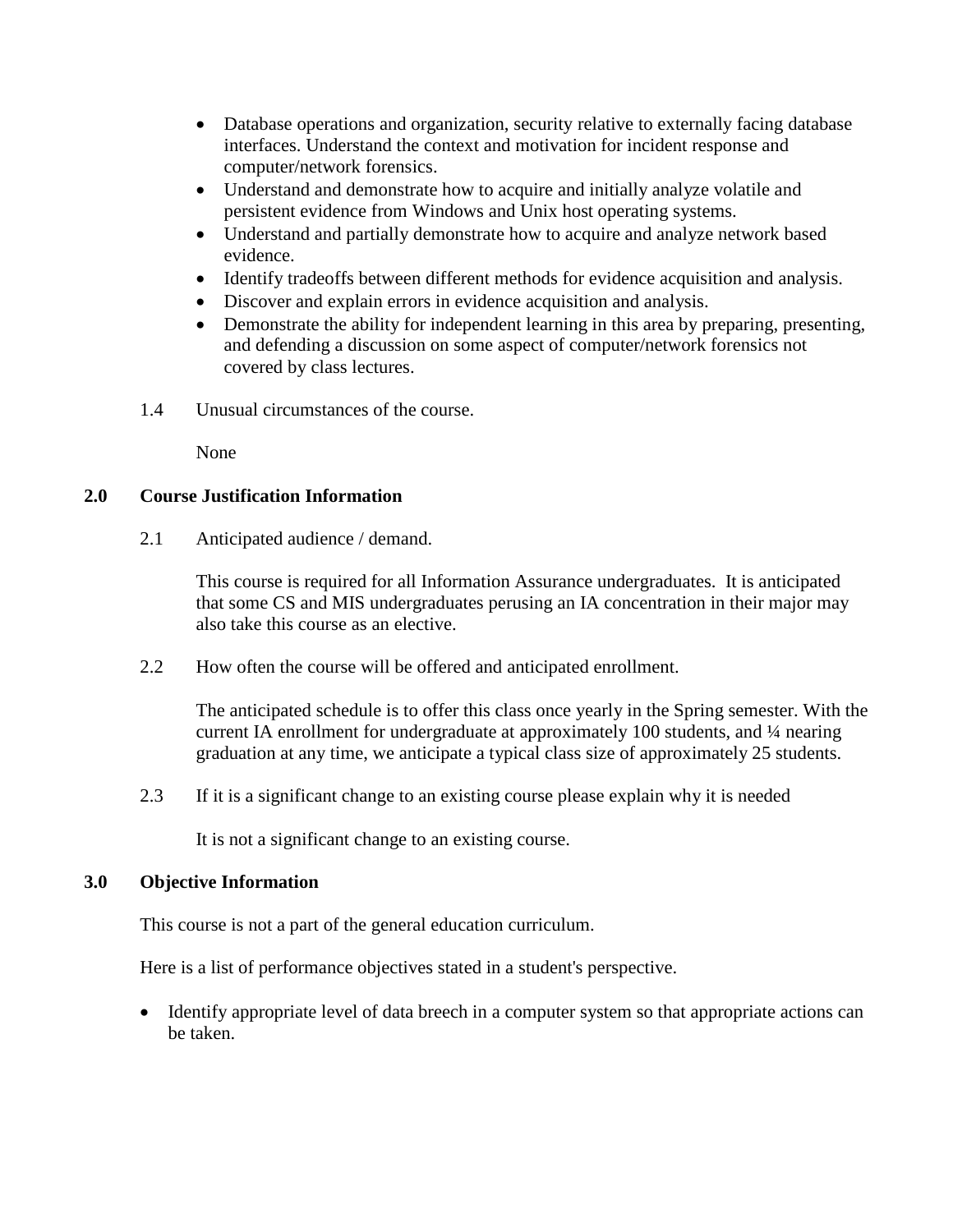- Learn proper procedures for contacting authorities concerning data theft, as well as legal issues which might result.
- Identify and demonstrate an understanding of the risks associated with information flow between different security domains.
- Utilize forensics tools to analyze system logs, filesystem data, operating system performance, memory contents, and so on.
- Evaluate other security designs and implementations with respect to external requirements.
- Students will learn the principles of computer and network forensics illustrated by cases histories involving Windows hosts, Linux hosts, and network traffic. Students will apply, extend, and demonstrate that knowledge through hands-on laboratory assignments.
- The course will address the social and ethical issues related to the special role of computer and network forensics including legal obligations and the potential for ethical conflicts in the collection and analysis of sensitive data which may include individuals' private information, trade secrets, and banned content.
- Course discussions will include critiques of court cases where the expert testimony may have been incomplete.

#### **4.0 Content and organization**

|     |                                                                     | Contact hours |
|-----|---------------------------------------------------------------------|---------------|
| 4.1 | Context and a review of fundamentals.                               | 4.0           |
|     | <b>Context within Information Assurance</b><br>4.1.1                |               |
|     | 4.1.2 Motivations                                                   |               |
|     | 4.1.3 Legal considerations                                          |               |
|     | 4.1.4 Process frameworks                                            |               |
|     | 4.1.5 Information encoding                                          |               |
|     | 4.1.6 Information hiding.                                           |               |
| 4.2 | Live Response for Windows Hosts.                                    | 10.0          |
|     | Incident response for Windows hosts.<br>4.2.1                       |               |
|     | Acquiring and handling live state (volatile) evidence from<br>4.2.2 |               |
|     | Windows hosts.                                                      |               |
|     | Initial analysis of volatile evidence.<br>4.2.3                     |               |
| 4.3 | Network-Based Evidence.                                             | 7.0           |
|     | Options for the acquisition of network-based evidence.<br>4.3.1     |               |
|     | 4.3.2 Analysis of network-based evidence.                           |               |
|     | Analyzing the combination of network- and<br>4.3.3                  |               |
|     | host-based evidence for stronger findings.                          |               |
| 4.4 | Live Response for Unix/Linux Hosts.                                 | 7.0           |
|     |                                                                     |               |

4.4.1 Incident response.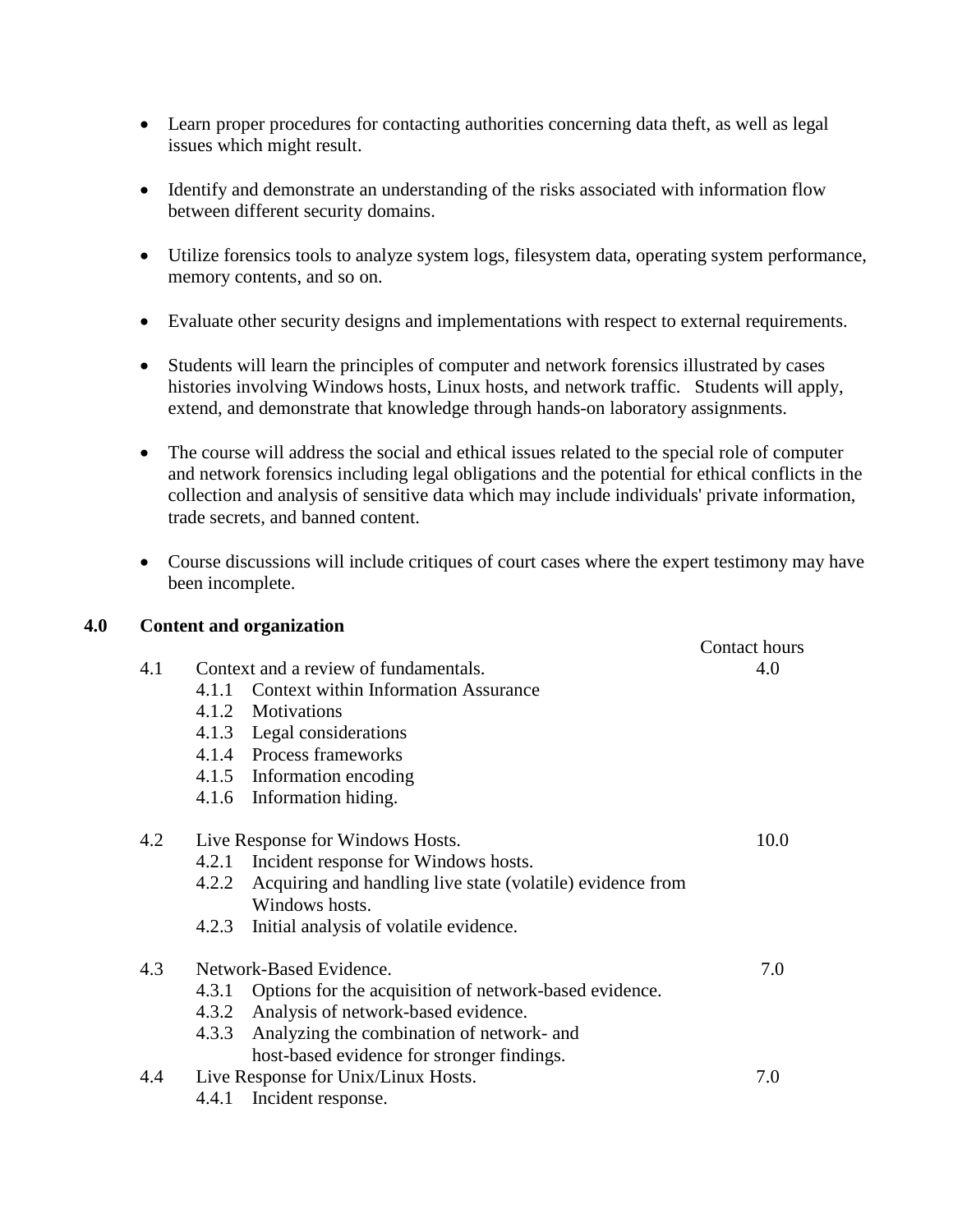|     |       | 4.4.2 Acquiring and handling live state (volatile) evidence.                                                                                                          |     |
|-----|-------|-----------------------------------------------------------------------------------------------------------------------------------------------------------------------|-----|
| 4.5 |       | Internet Forensics.                                                                                                                                                   | 4.0 |
| 4.6 | 4.6.1 | Offline Forensics.<br>Acquiring and safeguarding persistent evidence<br>(e.g., host images) for Windows and Unix/Linux hosts.<br>4.6.2 Analyzing persistent evidence. | 7.0 |
| 4.7 |       | <b>Student Project Presentations.</b>                                                                                                                                 | 6.0 |

## **5.0 Teaching Methodology**

5.1 Methods to be used

The primary teaching methods will be lecture, discussion, demonstrations, lab exercises, reading assignments, and a comprehensive project.

5.2 Student role in the course

Students will attend lectures and demonstrations, participate in discussions, complete and submit lab and other assignments, complete a comprehensive project, and complete required examinations.

# **6.0 Evaluation**

# 6.1 Types of student projects

Students will complete assignments requiring additional study and short written responses to instructor-provided questions.

Students will complete small and medium laboratory assignments and projects with specified deliverables such as: Report of Findings. Most laboratory assignments will be due within one or two weeks of assignment. Some laboratory assignments will be started in-class. Laboratory assignments will generally require access to STEAL-1 outside of class.

Students will complete a comprehensive project that incorporates course content and independent study on some instructor-approved topic related to computer and/or network forensics.

Student performance will be evaluated through two examinations: Midterm Exam and a comprehensive Final Exam. Both of these exams will include a variety of question types to measure student understanding of the material.

6.2 Basis for determining the final grade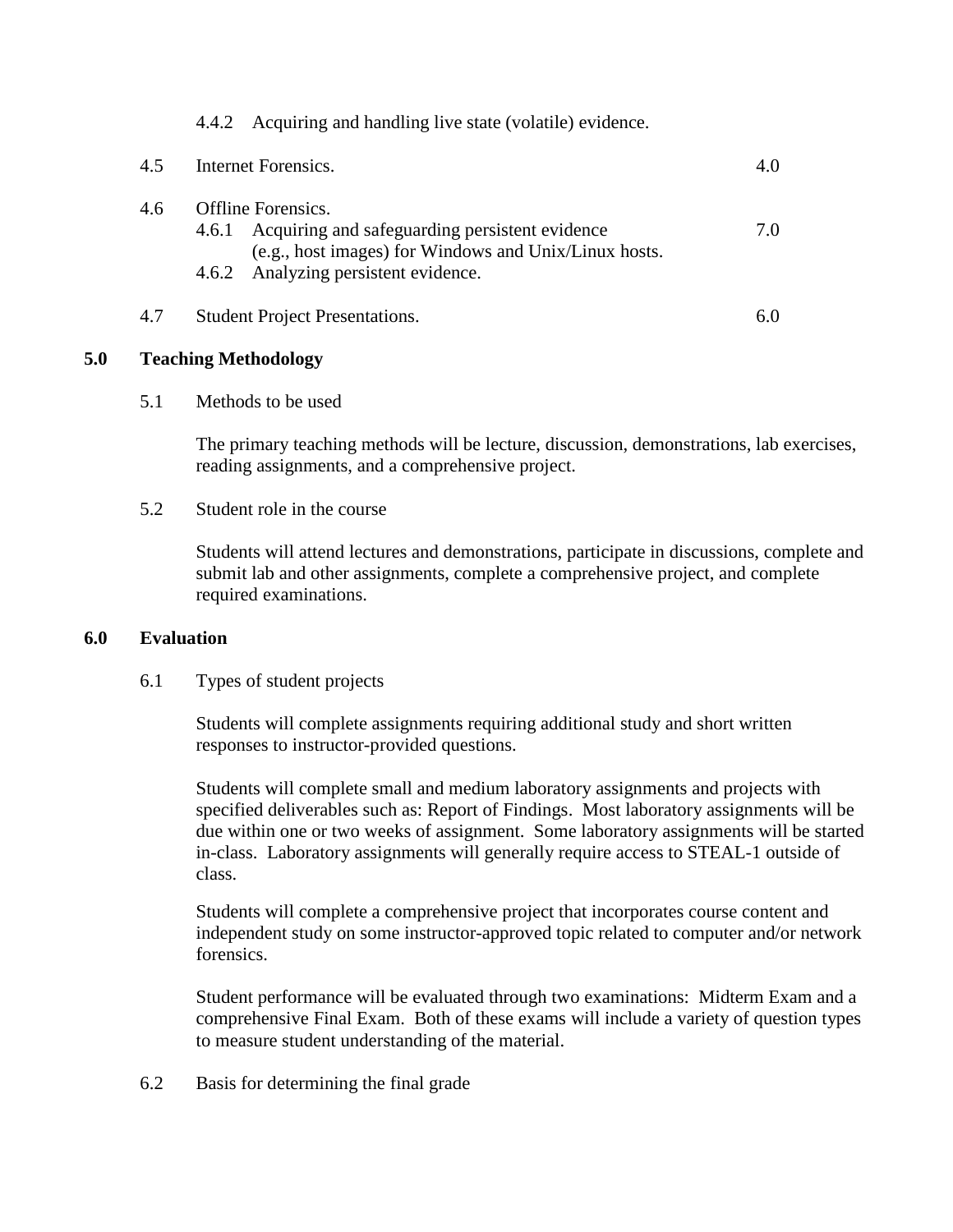The final grade will be determined from the following weighted components.

| Assignments and project | 55%   |
|-------------------------|-------|
| Midterm Exam            | 20%   |
| Final Exam              | 25%   |
|                         | 100\% |

6.3 Grading scale.

| Points      | Grade        |
|-------------|--------------|
| 97 – 100%   | $A+$         |
| $93 - 96\%$ | $\mathbf{A}$ |
| $90 - 92%$  | $A -$        |
| $87 - 89%$  | $B+$         |
| $83 - 86%$  | B.           |
| $80 - 82%$  | $B -$        |
| $77 - 79\%$ | $C+$         |
| $73 - 76%$  | $\mathsf{C}$ |
| $70 - 72%$  | $C-$         |
| $67 - 69\%$ | D+           |
| $63 - 66\%$ | D            |
| $60 - 62%$  | D-           |
| $0 - 59%$   | F            |

### **7.0 Resource Material**

7.1 Textbooks and/or other required readings used in course

Carnegie-Mellon Software Engineering Institute: CERT Training and Education. (2005). *First Responders Guide to Computer Forensics*. Available from http://www.cert.org/archive/pdf/FRGCF\_v1.3.pdf

Microsoft. (2007). *Fundamental Computer Investigation Guide For Windows.* Available from http://www.microsoft.com/technet/security/guidance/ disasterrecovery/computer\_investigation/default.mspx.

National Institutes of Standards and Technology. (2006). *NIST Special Publication 800- 86: Guide to Integrating Forensic Techniques into Incident Response.*. Available from http://csrc.nist.gov/publications/nistpubs/800-86/SP800-86.pdf.

Altheide, Cory, and Harlan A. Carvey. *Digital Forensics with Open Source Tools*. Burlington, MA: Syngress, 2011. Print.

Carvey, Harlan. *Windows Registry Forensics*. Amsterdam: Elsevier Syngress, 2011. Print.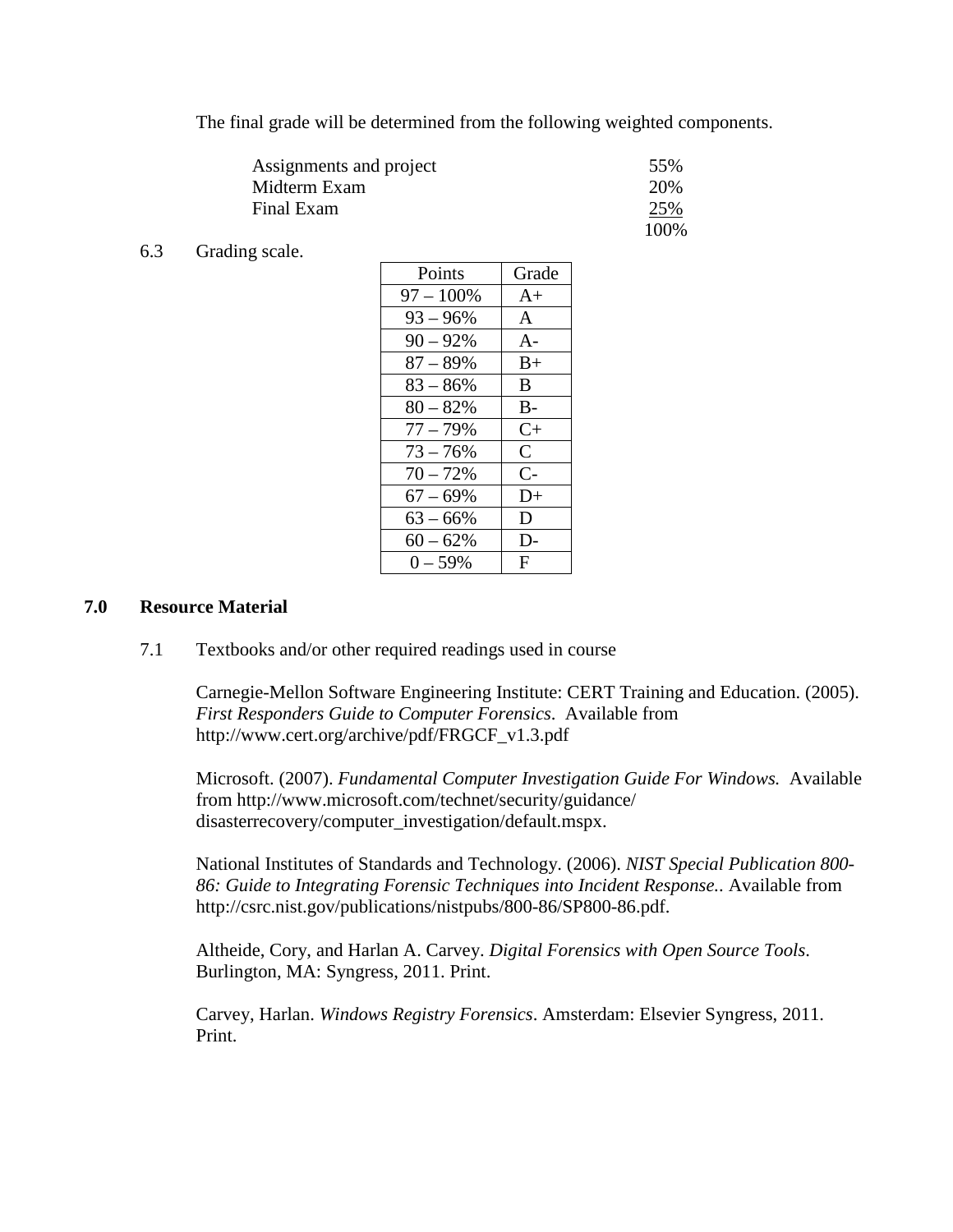Malin, Cameron H., Eoghan Casey, and James M. Aquilina. *Malware Forensics Field Guide for Windows Systems: Digital Forensics Field Guides*. Waltham, MA: Syngress, 2012. Print.

Nelson, Bill, Amelia Phillips, and Christopher Steuart. *Guide to Computer Forensics and Investigations*. Boston, MA: Course Technology Cengage Learning, 2010. Print.

7.2 Other suggested reading materials.

Additional materials and online resources will be identified for students at the beginning of the course and as the course progresses.

7.3 Other sources of information.

Anson, S. & Bunting, S. (2007). *Mastering Windows Network Forensics and Investigation*. Indianapolis, IN: Wiley Publishing, Inc.

Aquilina, J. M., Casey, E. & Malin, C. H. (2008). *Malware Forensics: Investigating and Analyzing Malicious Code*. Burlington, MA: Syngress Publishing, Inc.

Carrier, B. (2005). File *System Forensic Analysis (3rd ed.)*. Upper Saddle River, NJ: Pearson Education, Inc.

Carvey, H. (2007). *Windows Forensic Analysis: DVD Toolkit*. Burlington, MA: Syngress Publishing, Inc.

Davidoff, Sherri, and Jonathan Ham. *Network Forensics. ; Tracking Hackers Through Cyberspace.* N.p.: Prentice Hall PTR, 2012. Print.

Jones, R. (2006). *Digital Forensics: Using Digital Evidence to Solve Computer Crime (2nd ed.)*. Sebastopol, CA: O'Reilly Media, Inc.

Jones, K. J., Bejtlich, R. & Rose, C. W. (2006). *Real Digital Forensics: Computer Security and Incident Response (3rd ed.)*. Upper Saddle River, NJ: Pearson Education, Inc.

Pogue, C., Altheide, C. & Haverkos, T. (2008). *UNIX and Linux Forensic Analysis DVD Toolkit*. Burlington, MA: Syngress Publishing, Inc.

Sammons, John. *The Basics of Digital Forensics: The Primer for Getting Started in Digital Forensics*. Amsterdam: Elsevier/Syngress, 2012. Print.

Sanders, C. (2007). *Practical Packet Analysis: Using Wireshark to Solve Real World Network Problems*. San Francisco, CA: No Starch Press, Inc.